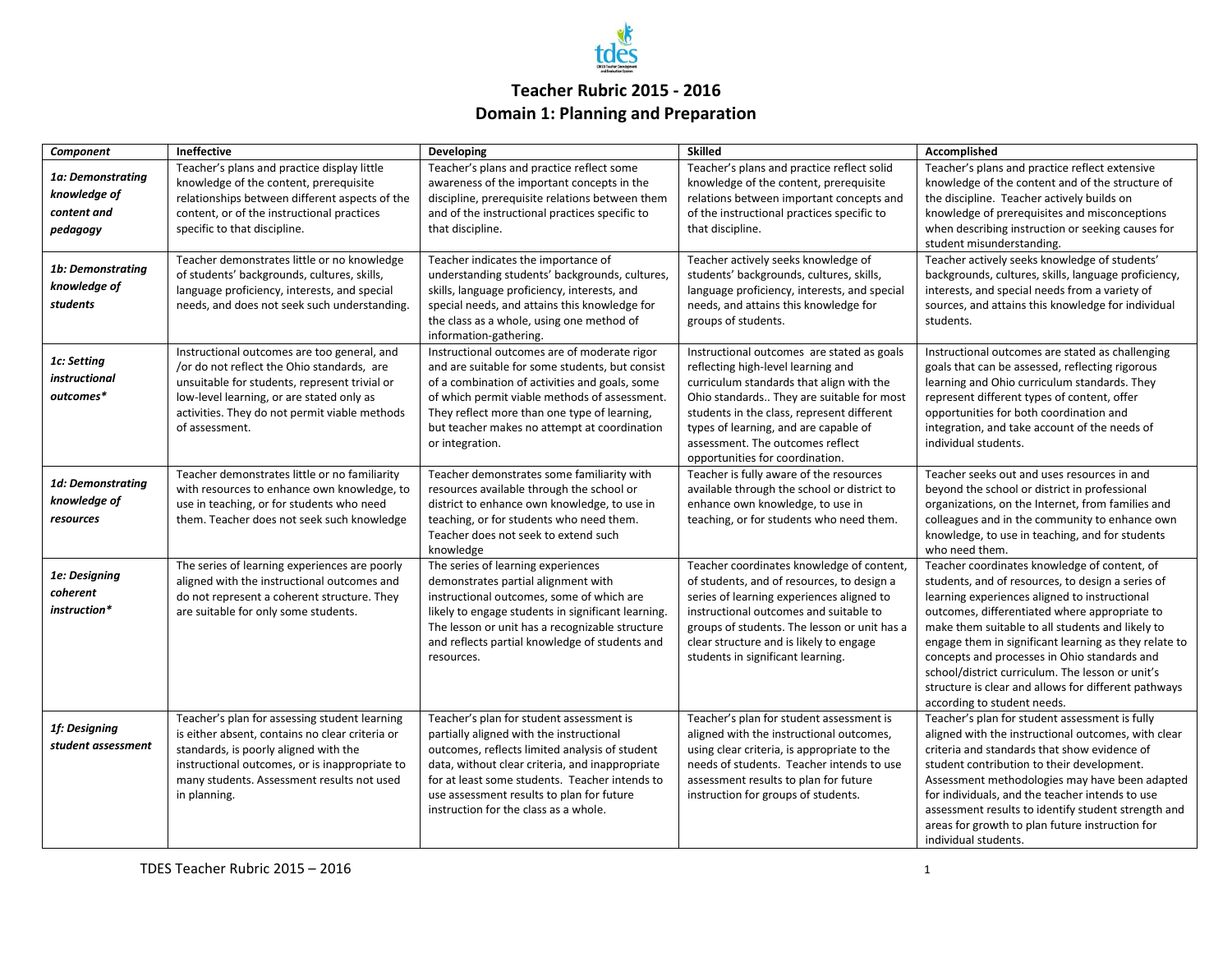

## **Teacher Rubric 2015 - 2016 Domain 2: The Classroom Environment**

| Component                                                                       | <b>Ineffective</b>                                                                                                                                                                                                                          | Developing                                                                                                                                                                                                                                                                                                  | <b>Skilled</b>                                                                                                                                                                                                                                               | Accomplished                                                                                                                                                                                                                                                                                                                                                                                                                    |
|---------------------------------------------------------------------------------|---------------------------------------------------------------------------------------------------------------------------------------------------------------------------------------------------------------------------------------------|-------------------------------------------------------------------------------------------------------------------------------------------------------------------------------------------------------------------------------------------------------------------------------------------------------------|--------------------------------------------------------------------------------------------------------------------------------------------------------------------------------------------------------------------------------------------------------------|---------------------------------------------------------------------------------------------------------------------------------------------------------------------------------------------------------------------------------------------------------------------------------------------------------------------------------------------------------------------------------------------------------------------------------|
| 2a: Creating an<br>environment of respect<br>and rapport                        | Classroom interactions, both<br>between the teacher and<br>students and among students,<br>are negative, inappropriate, or<br>insensitive to students' cultural<br>backgrounds, and characterized<br>by sarcasm, put-downs, or<br>conflict. | Classroom interactions, both between the<br>teacher and students and among students, are<br>generally appropriate and free from conflict but<br>may be characterized by occasional displays of<br>insensitivity or lack of responsiveness to cultural<br>or developmental differences among students.       | Classroom interactions, between teacher and<br>students and among students are polite and<br>respectful, reflecting general warmth and<br>caring, and are appropriate to the cultural<br>and developmental differences among<br>groups of students.          | Classroom interactions among the teacher and<br>individual students are highly respectful, reflecting<br>genuine warmth and caring and sensitivity to students'<br>cultures and levels of development. Students<br>themselves ensure high levels of civility among<br>members of the class.                                                                                                                                     |
| 2b: Establishing a culture<br>for learning that is<br>challenging and rigorous* | The classroom environment<br>conveys a negative culture for<br>learning, characterized by low<br>teacher commitment to the<br>subject, low expectations for<br>student achievement, and little or<br>no student pride in work.              | Teacher's attempt to create a culture for learning<br>are partially successful, with little teacher<br>commitment to the subject, modest expectations<br>for student achievement, and little student pride<br>in work. Both teacher and students appear to be<br>only "going through the motions."          | The classroom culture is characterized by<br>high expectations for most students, genuine<br>commitment to the subject by both teacher<br>and students, with students demonstrating<br>pride in their work.                                                  | High levels of student energy and teacher passion for<br>the subject create a culture for learning in which<br>everyone shares a belied in the importance of the<br>subject, and all students hold themselves to high<br>standards of performance, for example by initiating<br>improvements to their work.                                                                                                                     |
| 2c: Managing classroom<br>procedures*                                           | Much instructional time is lost<br>due to inefficient classroom<br>routines and procedures, for<br>transitions, handling of supplies,<br>and performance of non-<br>instructional duties.                                                   | Some instructional time is lost due to only<br>partially effective classroom routines and<br>procedures, for transitions, handling of supplies,<br>and performance of non-instructional duties.                                                                                                             | Little instructional time is lost due to<br>classroom routines and procedures, for<br>transitions, handling of supplies, and<br>performance of non-instructional duties,<br>which occur smoothly.                                                            | Students contribute to the seamless operation of<br>classroom routines and procedures, for transitions,<br>handling of supplies, and performance of non-<br>instructional duties.                                                                                                                                                                                                                                               |
| 2d: Managing student<br>behavior*                                               | There is no evidence that<br>standards of conduct have been<br>established, and little or no<br>teacher monitoring of student<br>behavior. Response to student<br>misbehavior is repressive, or<br>disrespectful of student dignity.        | It appears that the teacher has made an effort to<br>establish standards of conduct for students.<br>Teacher tries, with uneven results, to monitor<br>student behavior and respond to student<br>misbehavior.                                                                                              | Standards of conduct appear to be clear to<br>students, and the teacher monitors student<br>behavior against those standards. Teacher<br>response to student misbehavior is<br>appropriate and respects the students'<br>dignity.                            | Standards of conduct are clear, with evidence of<br>student participation in setting them. Teacher's<br>monitoring of student behavior is subtle and<br>preventive, and teacher's response to student<br>misbehavior is research-based and sensitive to<br>individual student needs. Students take an active role in<br>designing, monitoring and implementing the standards<br>of behavior and the classroom management system |
| 2e: Organizing physical<br>space                                                | The physical environment is<br>unsafe, or some students don't<br>have access to learning. There is<br>poor alignment between the<br>physical arrangement and the<br>lesson activities.                                                      | The classroom is safe, and essential learning is<br>accessible to most students, and the teacher's<br>use of physical resources, including computer<br>technology, is moderately effective. Teacher may<br>attempt to modify the physical arrangement to<br>suit learning activities, with partial success. | The classroom is safe, and learning is<br>accessible to all students; teacher ensures<br>that the physical arrangement is appropriate<br>to the learning activities. Teacher makes<br>effective use of physical resources, including<br>computer technology. | The classroom is safe, and the physical environment<br>ensures the learning of all students, including those<br>with special needs. Students contribute to the use or<br>adaptation of the physical environment to advance<br>learning. Technology is used skillfully, as appropriate to<br>the lesson.                                                                                                                         |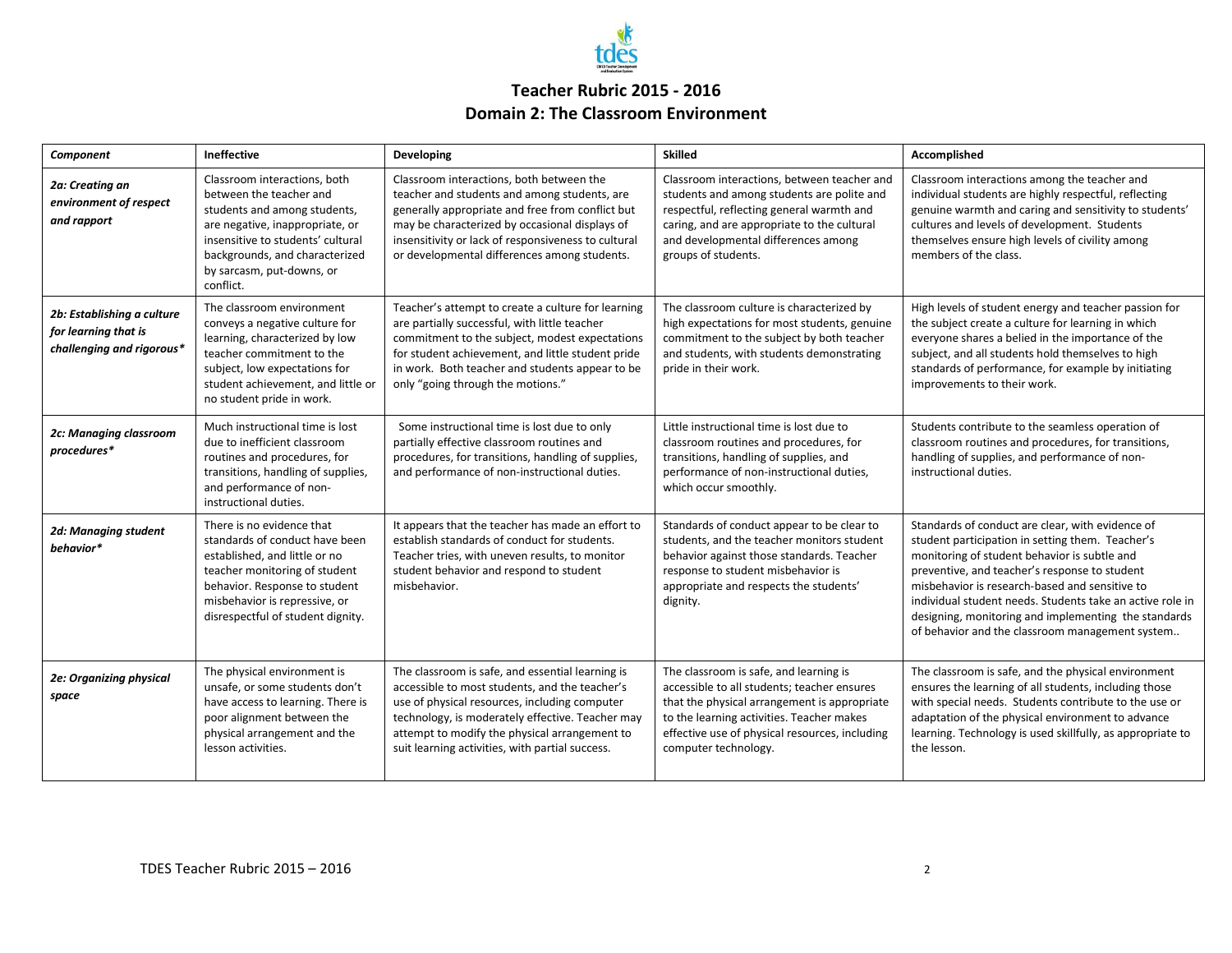

## **Teacher Rubric 2015 - 2016 Domain 3: Instruction**

| Component                                                | Ineffective                                                                                                                                                                                                                                                                  | Developing                                                                                                                                                                                                                                                                                                                                                                   | <b>Skilled</b>                                                                                                                                                                                                                                                                                                 | Accomplished                                                                                                                                                                                                                                                                                                                                                                                                                                                                                                                                                             |
|----------------------------------------------------------|------------------------------------------------------------------------------------------------------------------------------------------------------------------------------------------------------------------------------------------------------------------------------|------------------------------------------------------------------------------------------------------------------------------------------------------------------------------------------------------------------------------------------------------------------------------------------------------------------------------------------------------------------------------|----------------------------------------------------------------------------------------------------------------------------------------------------------------------------------------------------------------------------------------------------------------------------------------------------------------|--------------------------------------------------------------------------------------------------------------------------------------------------------------------------------------------------------------------------------------------------------------------------------------------------------------------------------------------------------------------------------------------------------------------------------------------------------------------------------------------------------------------------------------------------------------------------|
| 3a: Communicatina<br>with students                       | Expectations for learning, directions and procedures, and<br>explanations of content are unclear or confusing to<br>students. Teacher's use of language contains errors or is<br>inappropriate to students' cultures or levels of<br>development.                            | Expectations for learning, directions<br>and procedures, and explanations of<br>content are clarified after initial<br>confusion; teacher's use of language<br>is correct but may not be completely<br>appropriate to students' cultures or<br>levels of development. The teacher<br>does not often provide alternatives.                                                    | Expectations for learning, directions and<br>procedures, and explanations of content are clear<br>to students. Communications are appropriate to<br>students' cultures and levels of development.                                                                                                              | Expectations for learning, directions and<br>procedures, and explanations of content are<br>clear to students. Teacher's oral and written<br>communication is clear and expressive,<br>appropriate to students' cultures and levels of<br>development, and anticipates possible student<br>misconceptions by clarifying content and<br>presenting information in multiple formats.                                                                                                                                                                                       |
| 3b: Using<br>questioning and<br>discussion<br>techniques | Teacher's questions are low-level or inappropriate,<br>eliciting limited student participation, and recitation rather<br>than discussion.                                                                                                                                    | Some of the teacher's questions elicit<br>a thoughtful response, but most are<br>low-level, posed in rapid succession.<br>Teacher' attempts to engage all<br>students in the discussion are only<br>partially successful, sometimes<br>leading to confusion.                                                                                                                 | Most of the teacher's questions elicit a thoughtful<br>response, and the teacher allows sufficient time<br>for students to answer. All students participate in<br>the discussion, with the teacher stepping aside<br>when appropriate.                                                                         | Questions reflect high expectations and are<br>culturally and developmentally appropriate.<br>Students formulate many of the high-level<br>questions and ensure that all voices are heard.                                                                                                                                                                                                                                                                                                                                                                               |
| 3c: Engaging<br>students in<br>learning*                 | Activities and assignments, materials, and groupings of<br>students are inappropriate to the instructional outcomes,<br>or students' cultures or levels of understanding, resulting<br>in little intellectual engagement. The lesson has no<br>structure or is poorly paced. | Students may not be actively<br>engaged in learning. Activities and<br>assignments, materials, and<br>groupings of students are partially<br>appropriate to the instructional<br>outcomes, or students' cultures or<br>levels of understanding, resulting in<br>moderate intellectual engagement.<br>The lesson has a recognizable<br>structure but is not fully maintained. | Activities and assignments, materials, and<br>groupings of students are fully appropriate to the<br>instructional outcomes, and students' cultures and<br>levels of understanding. All students are engaged<br>in work of a high level of rigor. The lesson's<br>structure is coherent, with appropriate pace. | Students are highly intellectually engaged<br>throughout the lesson in significant learning,<br>and make material contributions to the<br>activities, student groupings, and materials. The<br>use of instruction materials and resources<br>engage students in the ownership of their own<br>learning, and lesson is adapted as needed to<br>the needs of individuals using an appropriate<br>balance between teacher-directed and student-<br>led learning to support individual learning and<br>the structure and pacing allow for student<br>reflection and closure. |
| 3d: Using<br>Assessment in<br>Instruction*               | Assessment is not used in instruction, either through<br>students' awareness of the assessment criteria,<br>monitoring of progress by teacher or students, or through<br>feedback to students.                                                                               | Assessment is occasionally used in<br>instruction, through some monitoring<br>of progress of learning by teacher<br>and/or students. Feedback to<br>students is uneven, and students are<br>aware of only some of the<br>assessment criteria used to evaluate<br>their work.                                                                                                 | Assessment is regularly used in instruction,<br>through self-assessment by students, monitoring<br>of progress of learning by teacher and/or students,<br>and through high quality feedback to students.<br>Students are fully aware of the assessment criteria<br>used to evaluate their work.                | Assessment is used in a sophisticated manner<br>in instruction, through student involvement in<br>establishing the assessment criteria, self-<br>assessment by students and monitoring of<br>progress by both students and teachers, and<br>high quality feedback to students from a variety<br>of sources. The teacher examines assessment<br>data to identify classroom trends for individuals<br>and groups and anticipates learning obstacles.                                                                                                                       |
| 3e: Demonstrating<br>flexibility and<br>responsiveness   | Teacher adheres to the instruction plan, even when a<br>change would improve the lesson or of students' lack of<br>interest. Teacher brushes aside student questions; when<br>students experience difficulty, the teacher blames the<br>students or their home environment.  | Teacher attempts to modify the<br>lesson when needed and to respond<br>to student questions, with moderate<br>success. Teacher accepts<br>responsibility for student success, but<br>has only a limited repertoire of<br>strategies to draw upon.                                                                                                                            | Teacher promotes the successful learning of all<br>students, making adjustments as needed to<br>instruction plans and accommodating student<br>questions, needs and interests.                                                                                                                                 | Teacher seizes an opportunity to enhance<br>learning, building on a spontaneous event or<br>student interests. Teacher ensures the success<br>of all students, using an extensive repertoire of<br>instructional strategies.                                                                                                                                                                                                                                                                                                                                             |